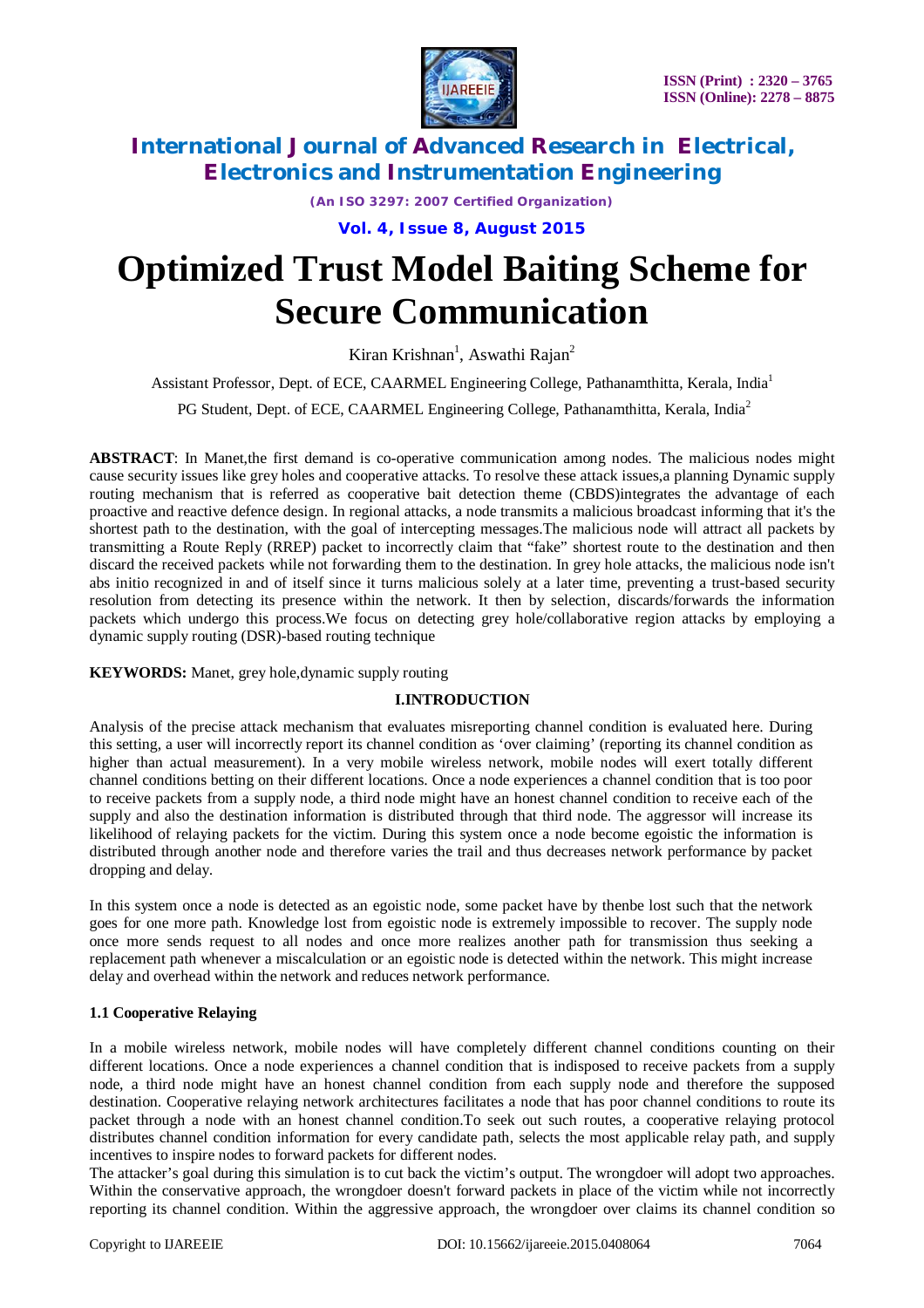

*(An ISO 3297: 2007 Certified Organization)*

### **Vol. 4, Issue 8, August 2015**

that it increase its chance of relaying packets for the victim. Once a node underneath claims its channel condition, the node reduces its chance of being chosen for forwarding; the underneath claiming attack is therefore no worse than powering the node off. As a result, underneath claiming isn't a good attack against cooperative relaying. Through simulation, the impact of over claiming attack is evaluated. If the associate degree wrongdoer over claims its channel condition, the wrongdoer is a lot possible to be chosen because it isthe best candidate for relaying. Designating the wrongdoer as a relaying node provides the wrongdoer a chance to steal the packets or to adversely impact network performance.

All nodes have specific energy in a network, which helps them to transfer the information packets appointed ton them. But, once sure rate of transmissionsdecrease.During this, energy of a node determines whetherthe node is a egoistic one. They will even be outlined as nodes that don't forward others packets, therefore maximising their edges at the expense of others. Egoistic behaviour of nodes result in an avalanche of issues. These nodes aim to save lots of its resources. They discard the incoming packets which supported their individual energy, which ends in average end to finish delay. The behaviour of egoistic nodes results in decrease in overall knowledge accessibility of the network. The disadvantage of egoistic nodes square measure is thatit enjoys all the resources of a network.However it does not offer its own resources. It uses network resources like battery power for its own profit. The egoistic nodes make a network inactive. So the measure of degree of stinginess of nodes is incredibly vital.

#### **II.RELATED WORK**

[1] In this paper the author analyses specific attack mechanisms and states the consequences of misreporting channel condition on varied channel aware wireless network protocols as well as cooperative relaying protocols, routing metrics in wireless circumstantial network and timeserving schedulers. Here a secure channel condition estimation rule is proposed which will be wont to construct a secure channel-aware protocol in single hop settings and analyses the rule within the respects of performance and security, and performs a simulation study to know the impact of rule on system performance. The false channel condition reportsthe attacks introduced in this paper as troublesome to spot by existing mechanisms, since attacks are usually protocol compliant. Hence the channel condition menstruation mechanism has to be changed. Attack will therefore be performed by the wrongly victimised user who is illicitly registered to a network.

[2] In this paper, author introduces Janus, a framework for ascendible, secure, and economical routing for hybrid cellular and Wi-Fi networks. Janus uses an ascendible routing algorithmic rule with multiple channel access, for improved network outturn. Additionally, it provides protection against self-loving nodes through a secure crediting protocol and protection against malicious nodes through secure route institution and knowledge forwarding mechanisms. This paper value Janus by experimentation and show that its performance is eighty five percent of the optimum algorithmic rule, up with an element larger than fifty percent over previous work. This values the safety overhead of Janus against two varieties of attacks: less aggressive self-loving attacks and strictly malicious attacks.

[3] 3G cellular networks, like High Speed Downlink Packet Access (HSDPA) and Evolution knowledge Optimized (EV-DO), give broadband-like downlink speed to modify applications, like VoIP. The specification for 3G cellular knowledge services recommends implementing associate degree expedient computer hardware.Expedient computer hardware uses multiuser diversity the weakening and shadowing of cellular users inside one cell to optimize information measure potency. Each HSDPA associate degreed EV-DO use expedient computer hardware within the downlink to exploit multiuser diversity. To realize this goal, several networks need mobile devices to participate in managing network services. However, since mobile devices square measure outside the management of the network directors, networks shouldn't trust them to manage network operations. Sadly, this principle is commonly desecrated, as within the case of the favoured expedient planning algorithms, we tend to discovered 2 vulnerabilities:

- (1) PF and TF schedulers trust channel condition reports from mobile devices while not verification.
- (2) Both schedulers guarantee fairness solely inside one cell.

[4] In this paper author describes the planning and implementation of ETX as a metric for the Destination Sequenced Distance Vector (DSDV) and DSR (Dynamic supply Routing) routing protocols, moreover as modifications to DSDV and DSR which permit them to use ETX. Measurements taken from a twenty 9 node 802.11b test-bed demonstrate the poor performance of minimum hop count, illustrate the causes of that poor performance, and make sure that ETX improves performance. For long methods the outturn improvement is commonly an element of 2 or additional, suggesting that ETX can become additional helpful as networks grow larger and methods become longer.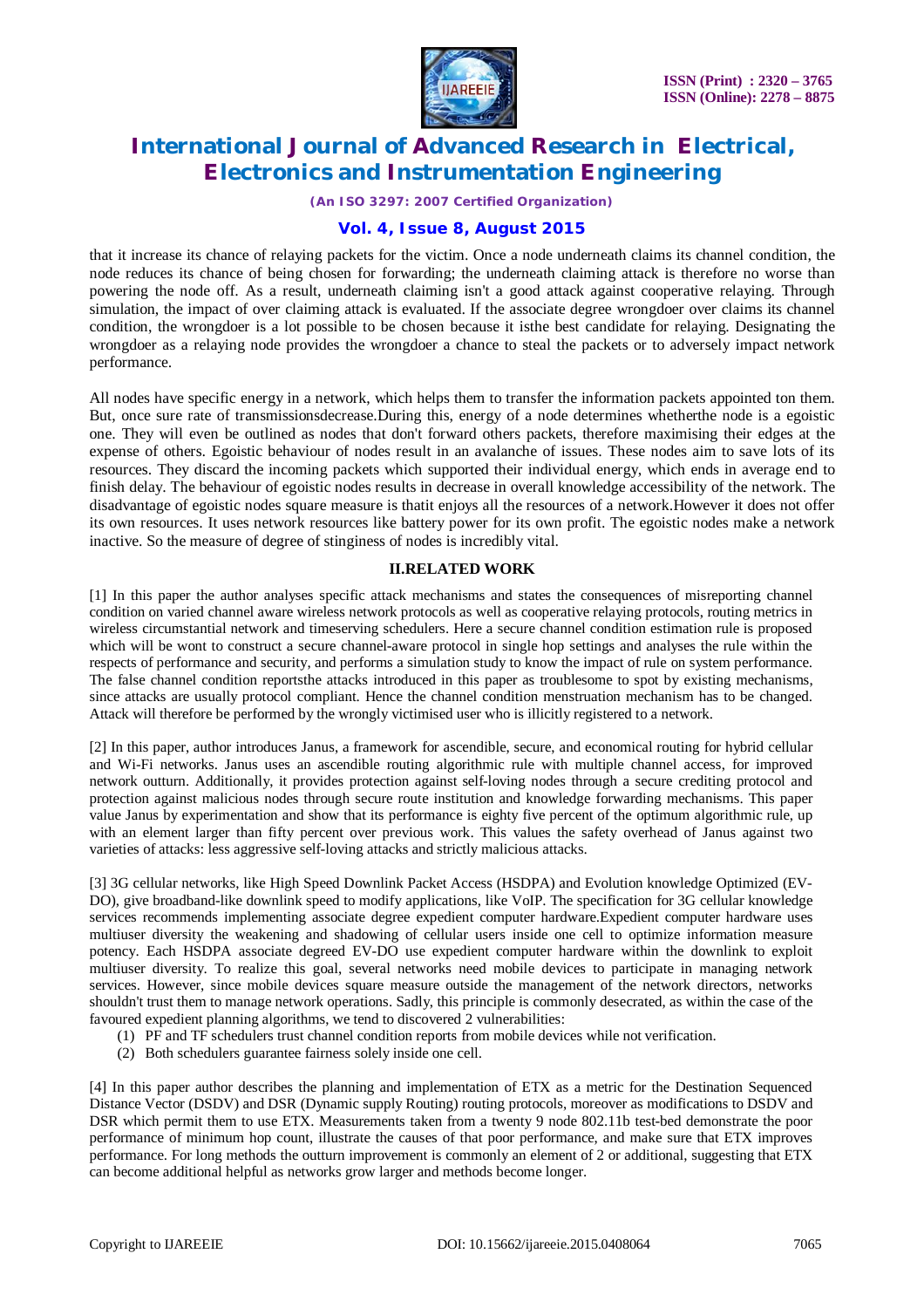

*(An ISO 3297: 2007 Certified Organization)*

## **Vol. 4, Issue 8, August 2015**

[7] In this paper implementation results show that the SUCAN system will give substantial performance will increase and protects against performance degradation even within the presence of malicious behaviour. trendy cellular knowledge services, like CDMA2000 (Code DivisionMultiple Access), adaptively opt for modulation schemes and writing rates supported the signal to noise quantitative relation between the bottom station and therefore the mobile user, permitting a lot of economical communications with mobile users that area unit nearer to the bottom station, whereas still providing lower-speed coverage to users that area unit farther removed from the bottom station.

#### **III.SYSTEM ARCHITECTURE**

The various components of the trust based model employed comprises of various modules.

#### **1. Network Formation:**

Here, formation of nodes occurs and the supply and destination nodes are chosen. When choosing the supply and destination nodes, supply desires to send the information to destination. Thus a route for information forwarding is needed.

#### **2. Route Discovery:**

Initially supply node broadcasts its route request according to the square measure of accessibility permissible. Neighbouring nodes receive the request and will check the destination address.If the actual node may be a destination it will generate route reply and send to supply through the corresponding path. If the node is not a destination it will forward to the next nodes. Once the route is chosen, all the nodes update their respective route caches.

#### **3. Opinion Request Generation:**

Whenever the supply node sends route request, it watches out for route reply. When obtaining the route reply it validates the route cache to detect entry of malicious nodes into the network. If negative, the supply node generates an opinion message and broadcasts to all neighbouring nodes. Here all the neighbouring nodes update messages if they sight any malicious nodes.

#### **4. Update malicious node in Route Cache:**

Source node updates malicious node in its route cache, it will not choose a specific path for data forwarding.

In this network formation we choose 50 nodes. Green nodes represents the source and destination nodes. Black colour node are intermediate nodes that are available in the network for packet transmission. Red node in the figure 1 indicate the malicious node entering the network.



Fig.1: Entry of malicious node into the network.

The malicious node entering the network is shown in figure 1. While entering the network all the normal nodes will send the fake request to the node. Normally the fake node will reply but in some cases it will not reply for this request. To avoid this all the nodes will send the fake request to the malicious node. If any of the node detects any reply, it will broadcast to all the nodes in the network.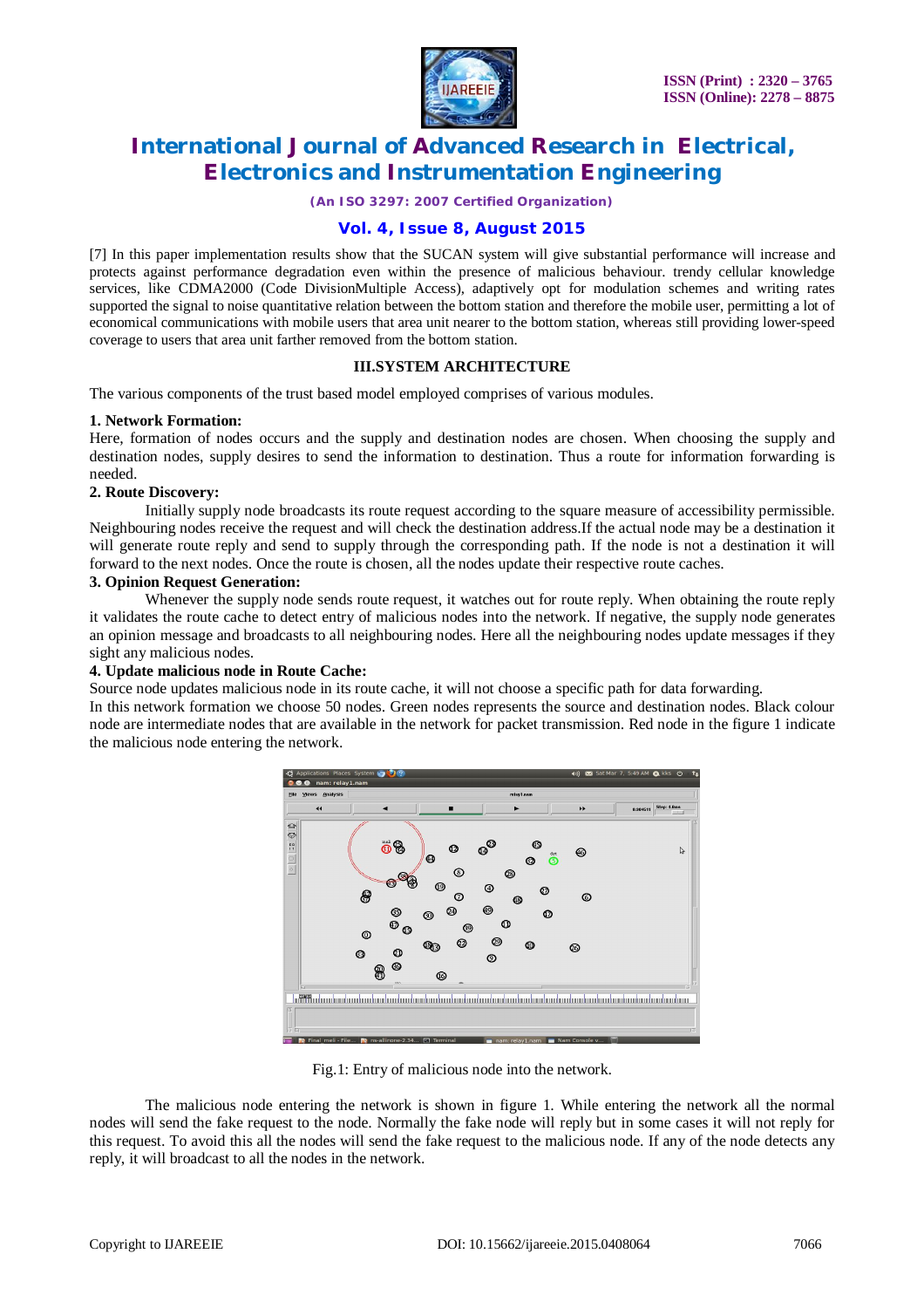

*(An ISO 3297: 2007 Certified Organization)*





Fig.2: Malicious node in the network.

In figure 2 the malicious node has entered the network and all the nodes are checking and sending fake requests to the malicious node.



Fig. 3 : Malicious node identification**.**

In figure 3, the malicious node is identified by all nodes because of the broadcast message. Now all the nodes eliminate the malicious node from their route. They completely eliminates the path with the malicious node. Data is transmitted to the destination without any failure by avoiding the malicious node and path in the network.

### **IV. RESULT AND DISCUSSION**

Using the trust value analyser, the source node gets trust values from both direct as well as indirect trust models as described in this paper. Using these trust values the hacker or malicious node is eliminated by the source node. An alternative path is selected for future communications. This model gives high anonymity protection. Besides that, the packet loss and delay diminishes by a fair measure and provides an overall better support for secure communication.

# **IV.CONCLUSION**

In this paper the routing security issues of MANETs, are discussed. One type of attack, the black hole, which can easily be deployed against the MANET, is described. The percentage of packets received through the proposed method is better than that in AODV in presence of cooperative black hole attack. The solution is simulated using the Network Simulator and is found to achieve the required security with minimal delay & overhead. Future works may be concentrated on ways to reduce the delay in the network.